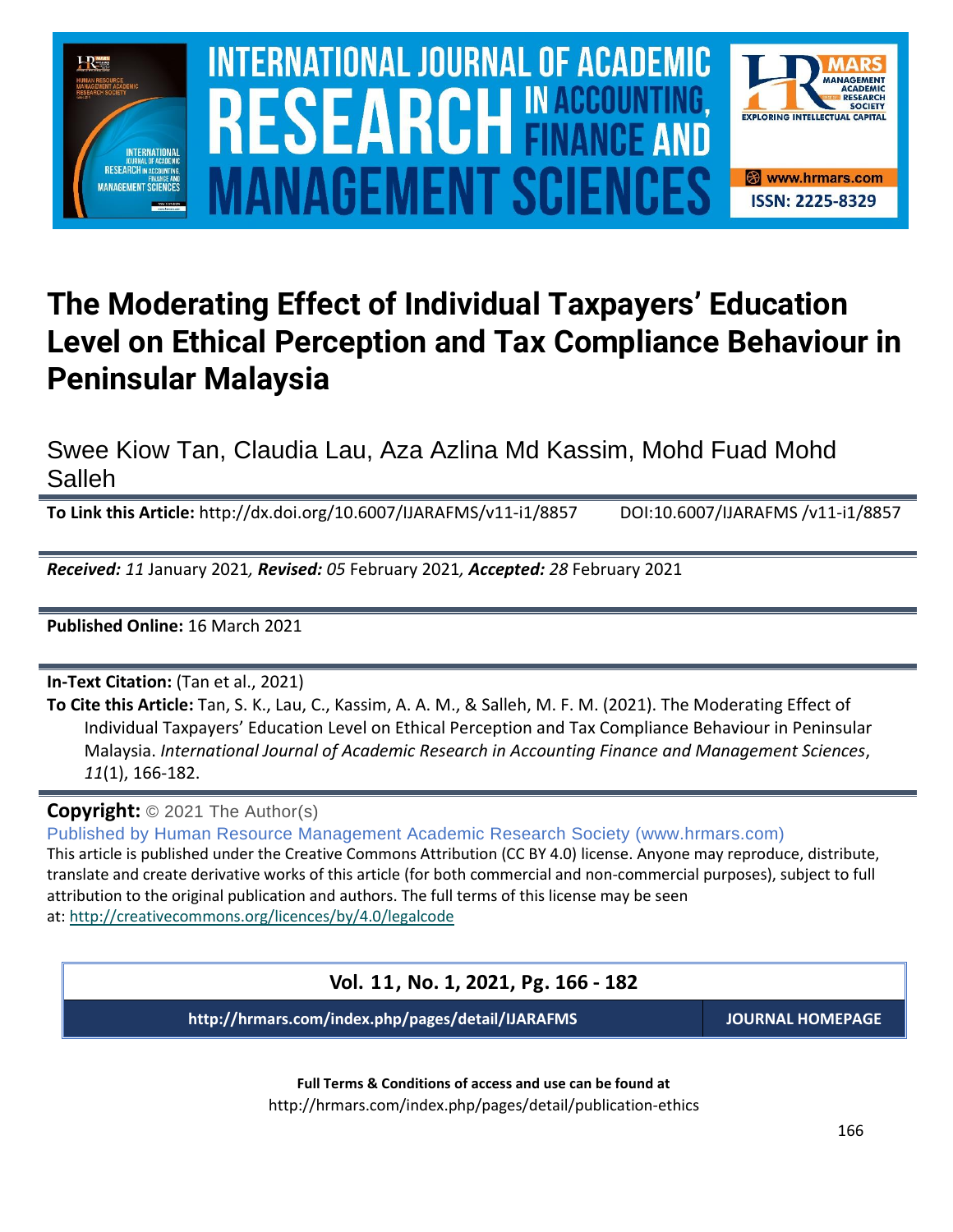

# **INTERNATIONAL JOURNAL OF ACADEMIC** SOURCE NEWSLET AND RELEASE OF THE SCIENCE OF THE SCIENCE OF THE SCIENCE OF THE SCIENCE OF THE SCIENCE OF THE SCIENCE **Vol. 1 1 , No. 1, 2021, E-ISSN: 2225-8329 © 2021 HRMARS ANAGEMENT SCIEN**



## **The Moderating Effect of Individual Taxpayers' Education Level on Ethical Perception and Tax Compliance Behaviour in Peninsular Malaysia**

### <sup>1</sup>Swee Kiow Tan, <sup>1</sup>Claudia Lau, <sup>2</sup>Aza Azlina Md Kassim, <sup>3</sup>Mohd Fuad Mohd Salleh

<sup>1</sup>Faculty of Business and Finance, Universiti Tunku Abdul Rahman, Perak Campus, Jalan Universiti, Bandar Barat, 31900 Kampar, Perak, Malaysia, <sup>2</sup> School of Economics and Management, Xiamen University Malaysia, 43900 Sepang, Selangor, Malaysia, <sup>3</sup>Kolej Universiti Islam Zulkifli Muhammad, 68100 Batu Caves, Selangor, Malaysia.

Email: sktan@utar.edu.my

#### **Abstract**

Tax revenue is a main source of income to government and is used for various public services and essentials. Taxes generally are perceived as a burden to taxpayers, so tax evasion is a universal phenomenon that governments facing in the world. Malaysia is in the fiscal deficit situation and it became worse during the Covid-19 pandemic. It is important to increase tax revenue as it would help to reduce the fiscal deficit. This study looks into how ethical perception of individual taxpayers to be influenced by their education level and hence further influence their tax compliance behaviour. The researcher used cross-sectional survey design to collect data at one point in time. This study using Statistical Package for the Social Science (SPSS) version 21 to analyse the data in order to obtain meaningful information. Based on 606 respondents in Peninsular Malaysia, the study indicates that ethical perception has a positive significance impact on tax compliance behaviour. The results also highlight a significant positive relationship between ethical perception and tax compliance behaviour when moderated by education level. It means education level will enhance ethical perception of individual taxpayers, hence they will be more compliant. Based on this findings, government can improve further their existing policies to make sure high tax compliance in future. **Keywords:** Education Level, Ethical Perception, Tax Compliance Behaviour.

#### **Background of the Study**

Some researchers (Galib, Indrijawati & Rasyid, 2018) highlight that governments around the world seeking revenue for public needs, so tax compliance is a main concern for most of the countries. Tax revenue is a main source of income to government in both developing and developed countries. Tax revenue raised is used for various crucial services and public essentials. Taxes generally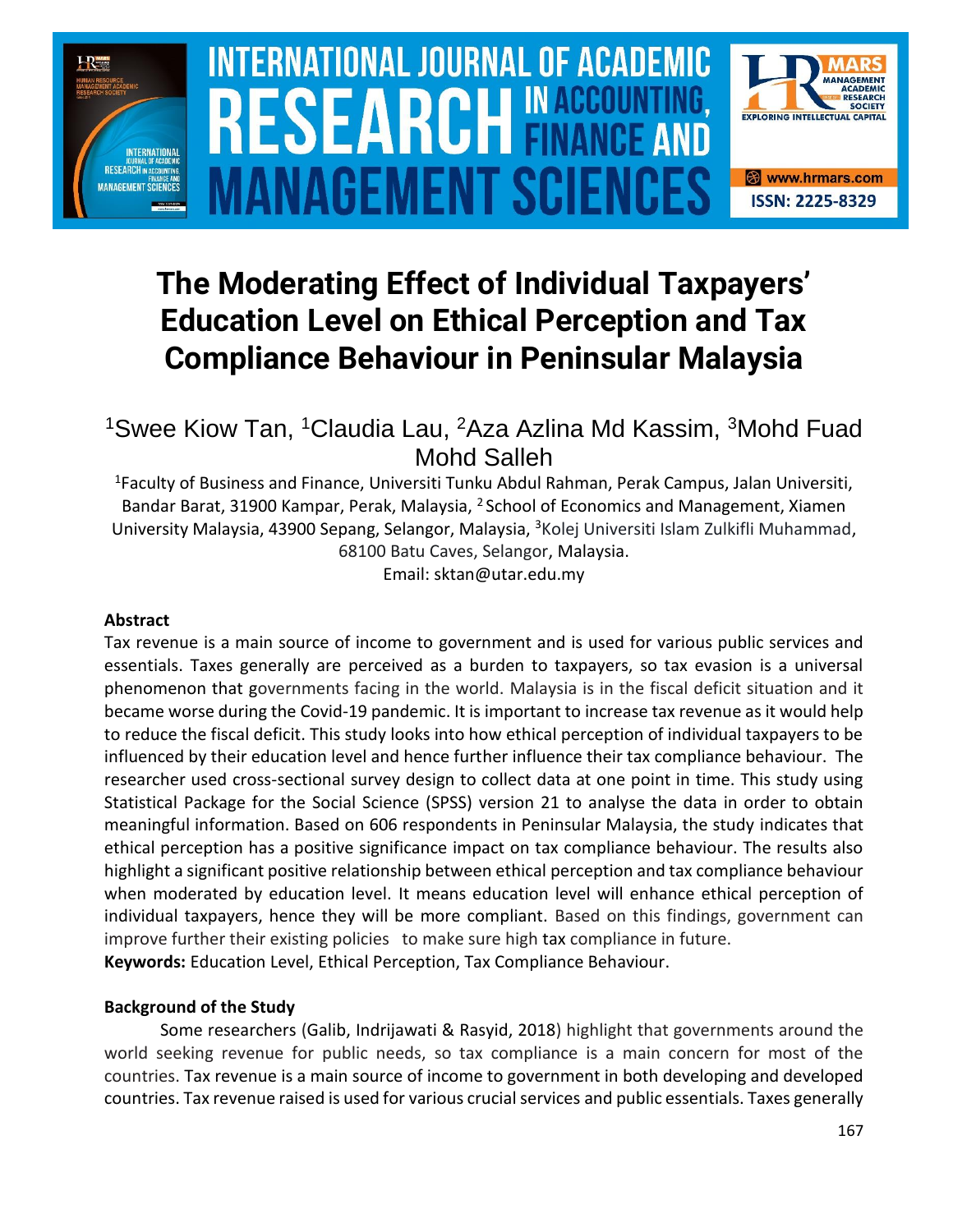#### **Vol. 1 1 , No. 1, 2021, E-ISSN: 2225-8329 © 2021 HRMARS**

are perceived as a burden to taxpayers, so tax evasion is a universal phenomenon that governments facing in the world. Malaysia has introduced self-assessment (SA) for corporate taxpayers since year 2001 and in 2004 for all other taxpayers comprising individuals. Hence, it is taxpayers' responsibility to assess their tax liability, which means that they should have some tax knowledge to handle it. According to Singh (2013) tax returns are not subject to thorough technical scrutiny by the IRB under SA. This change was aimed at get rid of the increasing workload of the IRB to let the IRB to focus on areas with high tax risks and revenues.

Under SA, Inland Revenue Board (IRB) no more issuing notice of assessment. The tax returns submitted by taxpayers are considered to be their notice of assessment. High levels of voluntary compliance by taxpayers is essential for an effective SA system, but non-compliance behaviour is the problem that has been highlighted. The Inland Revenue Board (IRB) has identified 79,786 individuals, companies, organisations, cooperatives who have yet to pay tax (The Star Online, 2018). The Inland Revenue Board implements penalties and enforcement actions i.e. the economic deterrence strategies (Singh, 2013), if taxpayers do not submit a correct tax return on time. Malaysia is in the fiscal deficit situation since 1998. The situation become worse and its fiscal deficit become deeper during the Covid-19 pandemic. It is important to increase tax revenue as it would help to reduce the fiscal deficit.

Using quantitative approach, this study has two main objectives;

- i) to examine the direct effect of ethical perception on tax compliance behaviour of individual taxpayers and
- ii) to determine the moderating effect of education level on the relationship between ethical perception and tax compliance behaviour of individual taxpayers.

The paper is organized as follows. In the following section, the predictions on the influence of ethical perception and education level on tax compliance behaviour are presented. The third section presents the research methodology followed by the research findings in the fourth section. Finally, the discussion and conclusion of the study is presented in the last section.

#### **Previous Literature**

Ethics imply a moral mind-set which directs the human actions as well as businesses, and shapes a part of the attitude related to the behaviours of people (Al Zeer, Alkhatib & Alshrouf, 2019). Previous researchers Song and Yarbrough (1978) established that education level is positively associated to taxpayers' tax ethic. This result is further supported by other researchers. Their findings showing that taxpayer ethics increase with education (McGraw & Scholz, 1988; Christensen Weihrich & Newman, 1994; Eriksen & Fallan, 1996). According to the researchers *(*Loo, McKerchar & Hansford, 2009), education level influences individuals' tax knowledge acquired. Therefore, subsequently influencing their attitudes towards tax and then affecting their compliance behaviour. Especially for those salary and wage earners. Some researchers [\(Alasfour,](https://www.emerald.com/insight/search?q=Fadi%20Alasfour) [Samy](https://www.emerald.com/insight/search?q=Martin%20Samy) & [Bampton, 2](https://www.emerald.com/insight/search?q=Roberta%20Bampton)016) further confirm that educational level play an important character in determining the level of tax morale. The recent research highlighted that education on taxation has had a positive influence on students' tax attitudes. Hence, it is important to increase the tax ethics in so

ciety, giving education on taxation as students will be future taxpayers, their attitude towards taxation is very important because it reflects their tax ethics (Zeynalova, 2019).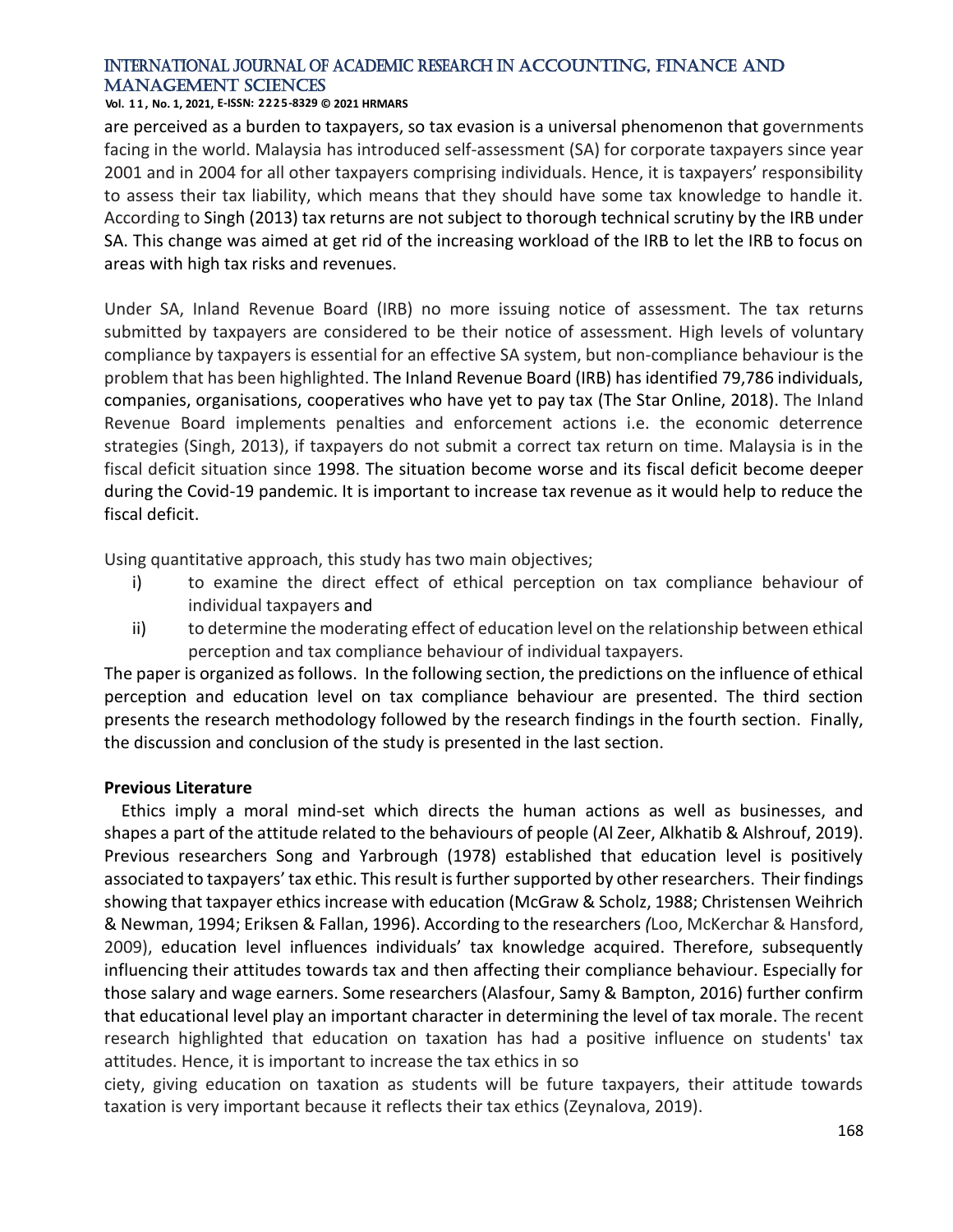**Vol. 1 1 , No. 1, 2021, E-ISSN: 2225-8329 © 2021 HRMARS**

On the other hand, a study in Iran indicates that those with higher levels of education are having lower tax morale. This finding confirms that they may more aware of government inefficiencies and have some criticisms on how government redistributed the tax being collected. As a result, higher education look like to be the main factor of lower tax morale (Hosseini Kondelaji, Sameti, Amiri & Moayedfar, 2016). A different result is obtained by this recent research. The researchers (Noor & Abd Razak, 2019) highlight that they are lacked of study on the students' ethical perception towards tax evasion irrespective of the fact that they will be the potential taxpayers. Therefore, this study investigate the perception of accounting and non-accounting students towards the ethics of tax evasion in Malaysia. The results point out that there are no significant differences between fields of study, education level for ethical perception on tax evasion. The results are in conformity with finding of Harun, Abu Bakar and Tahir (2011).

The researchers (Eriksen & Fallan, 1996) look at the impact of specific tax knowledge on attitudes towards taxation. The study highlights that specific tax knowledge has positive significant changes in attitude to one's own tax evasion. Taxpayers' behavioural intentions are usually influenced by their ethics or morals (Trivedi et al., 2005; Henderson & Kaplan, 2005). Malaysian taxpayers know that they are legally and morally to pay tax and submit tax returns (Ho et al., 2006). They also think that should penalised those who know their tax obligations but do not fulfil it, as this is consider unethical and immoral (Kasipillai et al., 2003). The researcher Singh (2013) also indicates that taxpayers with higher fiscal knowledge are tend to be higher in tax ethics compared to those with lower fiscal knowledge. According to researchers (Loo, Evans & McKerchar, 2012), it seems that Malaysian taxpayers are having high ethics and their compliance behaviour is influenced by their tax knowledge. Whereas researcher (Pratama, 2017) indicates that students' perceptions of tax avoidance does not significantly influence by tax knowledge.

In addition, Lago-Peñas and Lago-Peñas (2010) highlight that education shows negative influence to tax morale and hence negative significant relationships to tax compliance as well. The past researchers highlight the association between education and attitude to tax evasion is unclear. The results are not consistent when compare the association between educational level and attitude to tax evasion in Brazil, Russia, China, India, USA and Germany (McGee & Ross, 2014). This may due to it is affected by other demographics factors such as age, gender, income level and occupation. Thus, more research is needed to investigate further.

According to past researchers (Ho et al., 2006; Kasipillai et al., 2003), both level of tax ethics and level of voluntary compliance are high for individual taxpayers in Malaysia. These are the main reasons for the success of Malaysia's self-assessment system. The researchers (Blanthorne & Kaplan, 2008) also indicate that ethical beliefs influence compliance behavior. Other researchers Chan, Troutman and O'Bryan (2000) conduct a research to make a comparison on compliance behavior between Hong Kong and US taxpayers. They highlight that age and education are the main factors to influence US respondents' decision to comply with tax laws, so consequently influence their attitude and moral development in a positive relationship. On the other hand, Hong Kong respondents have indicated negative relationship between education, moral development, attitude and compliance. The recent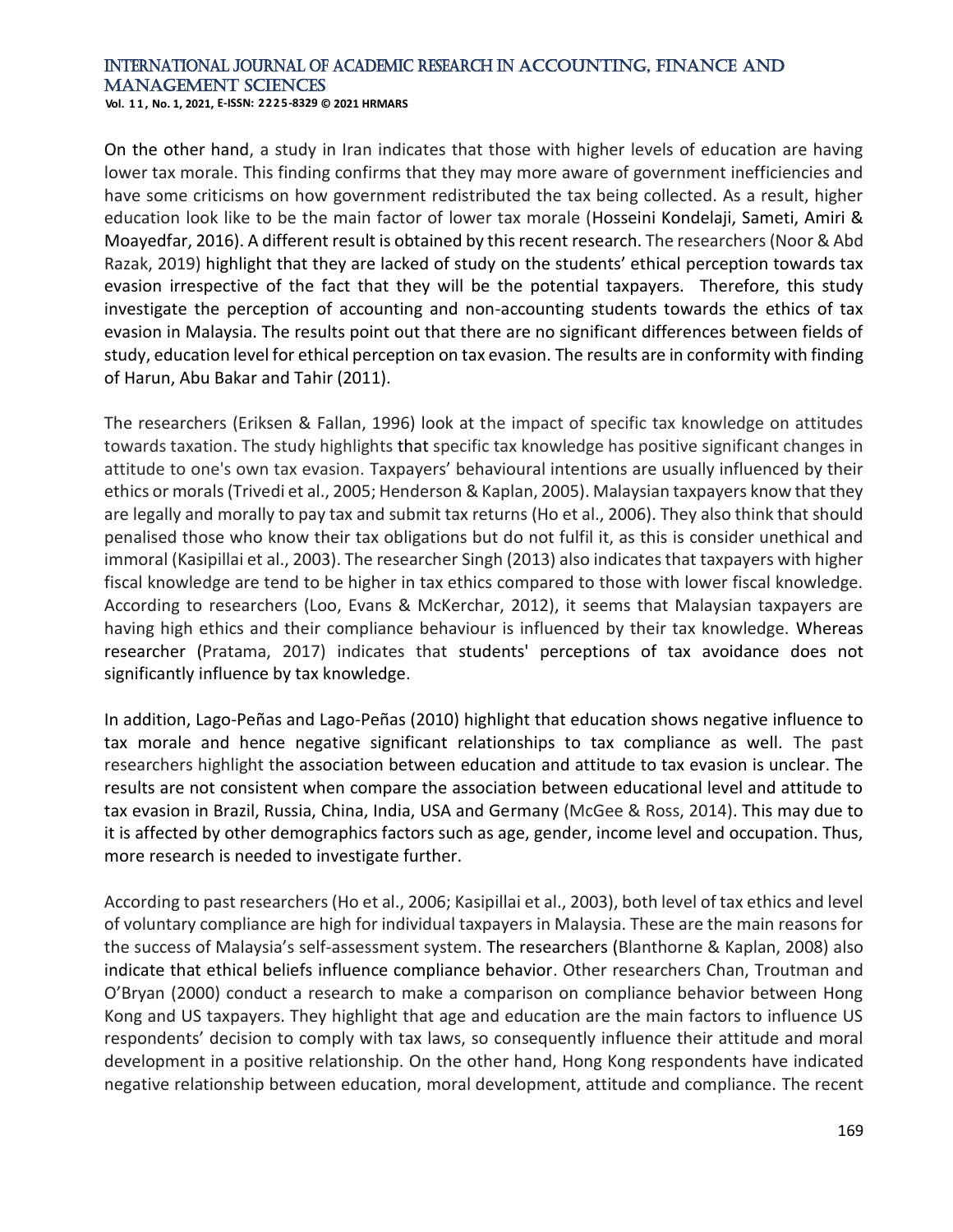#### **Vol. 1 1 , No. 1, 2021, E-ISSN: 2225-8329 © 2021 HRMARS**

research conducted in Akwa Ibom State also indicates that there is no significant influence of taxpayers' ethics on voluntary compliance in Self-Assessment System (Okon & Israel, 2020).

Past researchers recommend that positive relation exist between ethical belief of individuals and their tax compliance level. In addition, taxpayer will be more compliance when they have a stronger moral belief that tax evasion is unethical (Ho & Wong, 2008). Similarly, previous researchers (Simmons & Cheng, 1996), also discover that tax evasion is considered acceptable by Hong Kong citizens. Therefore, it is important to educating the public on tax compliance. The Hong Kong government supported the idea to enhance taxpayers' compliance with tax laws through strengthened the tax education. Past studies (Alm & Torgler, 2011) claim that there is evidence that ethics among individuals are different and these differences significantly influence their compliance decisions. Other researcher (Cahyonowati, 2011) further support that those with higher ethic taxpayers have better tax compliance.

Chinese individual taxpayers' ethics in China are greatly influenced by their strong belief in Confucianism, especially filial piety (Ho, Ho, & Young, 2013). The findings further supported by researchers (Young, Wong & Kwok, 2016). The researchers highlighted that Confucianism and Legalism influence both Chinese social and individual ethical beliefs, hence nurture greater tax compliance in China. It is important to base on legalism to design the tax regulations, prompting individuals to fulfil with their tax responsibilities. An individual's ethical beliefs is closely related to their tax compliance. The reason is their ethicality influences their willingness to fulfil with their tax responsibilities.

The researcher (Nsor-Ambala, 2016) conducts a study on the correlation between ethical orientation and tax compliance. The researcher discovers that ethical individuals are more affected by tax rate and withholding positions and usually more tax compliant than unethical individuals as well. Individuals with higher tax moral and hence more comply with tax obligations are going to generate more tax revenue to government. Therefore government has enough resources to enhance the living standard of the societies. The researchers conduct the study to survey the moral of business income tax payers and their tax compliance behaviour in Ethiopia. The result indicates that the association between moral of tax payers and their compliance behaviour is significant (Redae & Sekhon, 2017). Similarly, the recent study also highlights that tax morale has a positive relationship with the tax compliance level, i.e. higher tax morale will lead to higher level of tax compliance among selfemployed in Malaysia (Ghani, Abd Hamid, Sanusi & Shamsuddin, 2020).

Educated taxpayers are more knowledgeable on tax law and fiscal relations than uneducated taxpayers. Previous research conducted by Birch, Peters & Sawyer (2003) stated that those higher education students in New Zealand with better taxation knowledge are least involved in understating taxable income. In other research conducted in Malaysia regarding the effect of education on undergraduate students' tax compliance, Kasipilllai, Aripin and Amran (2003) also find significant association between education and tax compliance. As a result, taxpayers with higher education are considered more alert on the services and benefits furnished by the government (Torgler & Murphy, 2004). Taxpayers who are highly educated have to be more critical of how the government uses tax revenue and identify the wastage. Moreover, they can understand better the chances for tax evasion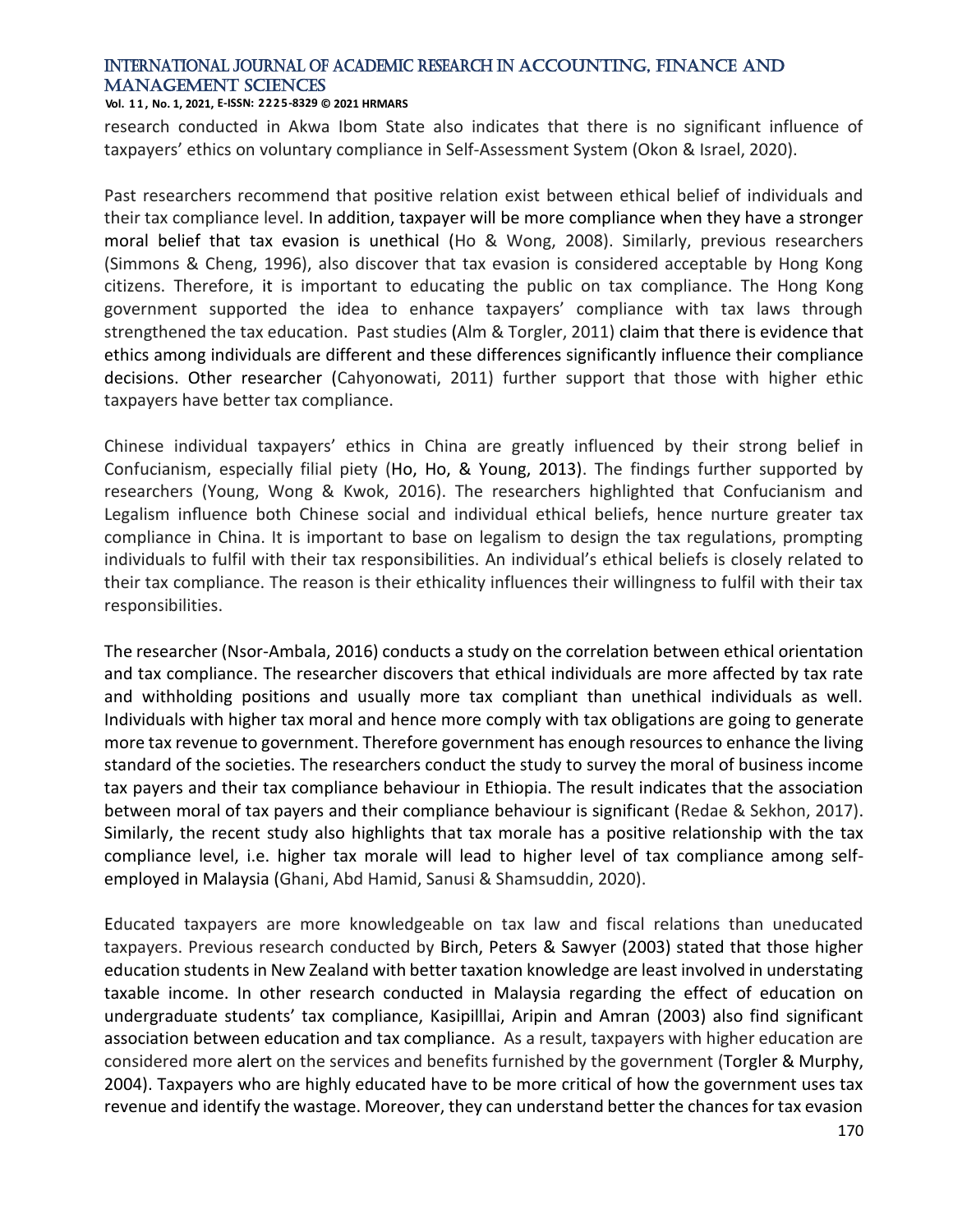#### **Vol. 1 1 , No. 1, 2021, E-ISSN: 2225-8329 © 2021 HRMARS**

and tax avoidance (Torgler & Schaltegger, 2005). Therefore they can make a better decision, whether is a gain or a loss when payment of taxes. Past researcher (Kornhauser, 2007) highlights that education has influence on tax compliance. Similar result also generate by Verboon and van Dijke (2007). Further studies by researchers (Torgler, Demir, Macintyre & Schaffner, 2008, Torgler, 2012) also find that those taxpayers with higher education are more compliant than taxpayers without formal education. In addition, taxpayers with highly education can receive good income easily in legal or formal activities and consequently are not to conduct tax evasion (Frey, 2009).

In the study on Australian tertiary students, Devos (2005) find that those respondents have education background has significant influence on their attitude towards tax evasion. The similar outcome is stated by Devos (2008) and Gupta (2009). Some researchers argue that tax compliance is influenced by different types of tax education. To discover this empirical issue, the researchers (Wong & Lo, 2015) explore in what way various types of tax education influence Hong Kong students' tax compliance decisions. The results propose that those undergraduate students have taken general tax education are significantly improved in their sales tax compliance, and for those postgraduate students who have taken a technical tax course are significantly improved in their income and sales tax compliance. A few researchers highlight that students are future taxpayers, so schools should introduced tax education to students at early stage as it be able to help and affect their attitude to tax compliance (Eiya, Ilaboya & Okoye, 2016). Most of the investigations including Ameyaw and Dzaka (2016) and Daba (2017) discover that education level is positively related to taxpayer compliance.

On the other hand Groenland and van Veldhoven (1983) warned that those can understanding (education) tax laws better are less compliant due to know the loopholes to avoid taxes. This is confirmed by Chan et al. (2000). Another researcher, Mustapha (2017) finds that taxpayers' level of education has opposite significant relationship with their tax compliance. Due to that, the researcher recommends the government to include tax education in its school curriculum, to educate the potential taxpayers on the benefit of tax payment. This will enhance their level of tax compliance. Recent evidence suggests that educational level of tax payers is negatively and significantly influences their tax compliance. The result of this study highlights that higher level of education leading to lower level of tax compliance, so resulting to higher tax evasion (Shiferaw & Tesfaye, 2020).

Different from other researches, Schuetze (2002) did not discover clear relation between the level of education and tax noncompliance among self-employed in Canada. Another study also determines that there are no differences between educated and non-educated taxpayers when they submit their tax returns (Ejakait, 2011).

Roth et al. (1989) define tax compliance as filing all required tax returns accurately in accordance with the tax law and at the proper time. Previous study has reported the fairness of the tax system may influence a taxpayers' compliance behaviour. The taxpayers may not be willing to comply if they see the tax system is unfair. This be influenced by on their level of experience and knowledge towards the tax system (Mohd, Mohd & Wan, 2013). The researchers (Jayawardane & Low, 2016) highlight that tax compliance decision is influenced by high tax rate, complex and unfair tax system. Besides it also influenced by insufficient tax audits, low probability of detection, weak enforcement action of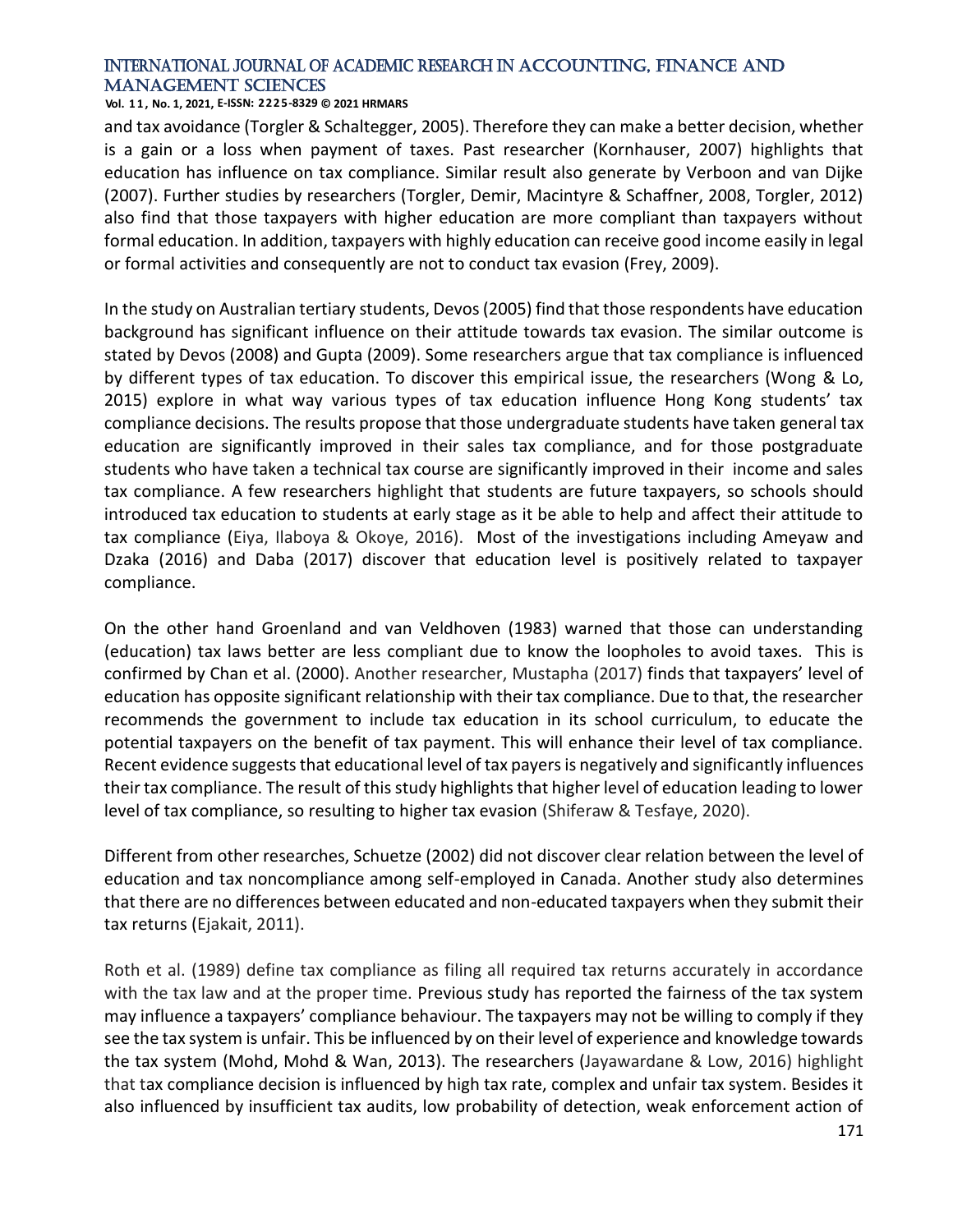#### **Vol. 1 1 , No. 1, 2021, E-ISSN: 2225-8329 © 2021 HRMARS**

the Inland Revenue Department and government spending. In contrast, Alabede (2014) indicates gender, educational background and religious faith do not have significant impact on tax compliance behaviour in Nigeria. Similarly, the researchers (Defitri & Fauziati, 2018) also highlight that age and education do not have influence on tax compliance.

According to researchers (Ho & Wong, 2008), taxpayers might be more compliance through a stronger enforcement. But, another researcher Cahyonowati's (2011) highlights that ethics show a significant effect in increasing tax compliance compared to fines and tax sanctions. In addition, taxpayers' compliance is affected by the ethical dimension, justice, an equivalent economic exchange, and trust (Alm & Torgler, 2011). In another study, Oladipupo and Obazee (2016) examine the small and medium enterprises in Nigeria, regarding the effects of tax payers' knowledge and penalties on tax compliance. The outcomes highlight that tax knowledge has a positive significant influence on tax compliance, whereas tax penalty has insignificant positive influence on tax compliance. As a result, the researchers recommend that government should increase public's tax knowledge and to include tax education in school curricula.

Taxpayers' education level influence their job selection and consequently their income level and financial position. Therefore subsequently influence taxpayers' attitudes to tax, and influencing taxpayers' compliance behaviour directly as well. *(*Loo, McKerchar & Hansford, 2009). Other researchers (Marziana, Mohamad, Orkhazimah & Mohmad, 2010) further confirm that taxpayers with high income level be likely to be more compliant than those lower income taxpayers. On the other hand, researchers (Loo, McKerchar & Hansford, 2009) also indicate that enhancement in taxpayers' tax knowledge would have a negative association with some taxpayers' attitudes to tax administration, their perceptions of the Inland Revenue Board of Malaysia officers' duty and their perceptions of the fairness of the tax system. Due to that, improvement of tax knowledge does not necessarily increase some respondents' attitudes to taxation.

Various factors significantly affect tax compliance behavior such as perception on equity and fairness of the tax system; perception on government spending; penalties; individual financial constraint; changes on current government policies; and social norms. On the other hand, gender and possibility of being audited have no significant influence on tax compliance behavior. The results also indicate that elderly individual will be not so compliant if there is no equity and fairness in the tax system and any unfavorable changes in government policy on basic needs such as fuel prices, electricity and water rates (Tehulu & Dinberu, 2014). Previous researchers also recommend that family members and close friends can affect an individual taxpayer's compliance behaviour (Ho, Ho, & Young, 2013). Furthermore, researcher (Abdullahi, 2017) also highlights that perceived audit effectiveness, perceived tax service quality, perceived citizen engagement and perceived social norm are all examine to have a significant positive association with tax compliance behavior.

The researcher (Mulugeta, 2018) reveals that poor services of tax authority, poor perception to government spending and lower level of tax knowledge are affect individual taxpayers' tax compliance behaviour. So it is necessary to improving tax knowledge and increasing the attitude of government spending. In another study, the government's transparency when governing the tax system and government's finance has positive relationship with taxpayers' trust and ethical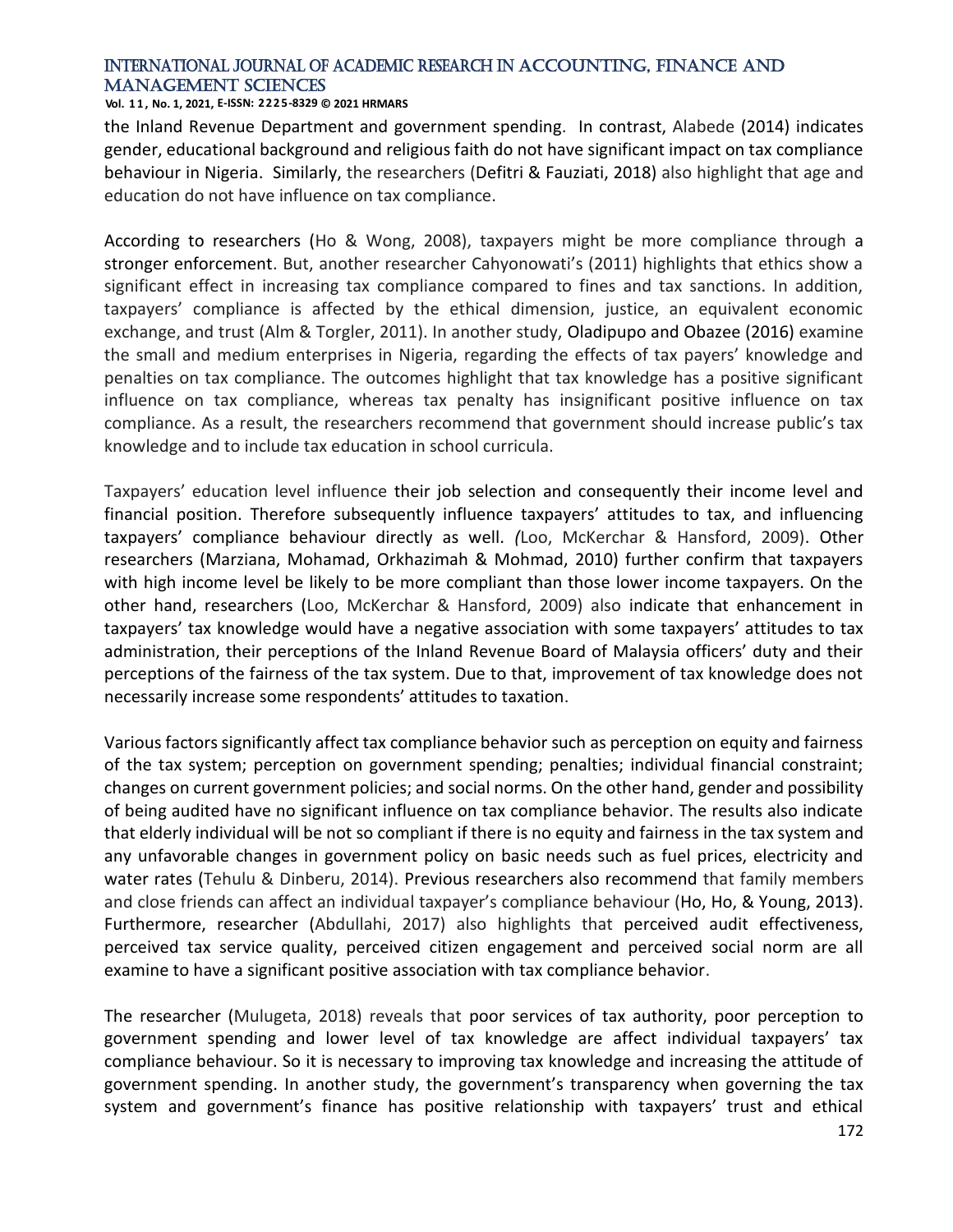#### **Vol. 1 1 , No. 1, 2021, E-ISSN: 2225-8329 © 2021 HRMARS**

behaviour. Consequently it will influence individual taxpayer's compliance in Surabaya (Mangoting, Tangkelobo & Sina, 2019). Other factors such as public governance quality to effect tax compliance in relation to control of corruption and government effectiveness in Nigeria. Therefore, the researcher recommends that there should be great improvement in government effectiveness by providing quality infrastructure; quality educational system and quality health service to improve the tax compliance of individual taxpayers; and also, should give priority to control corruption in the state (Salam, 2019).

Tax knowledge is the taxpayers' level of awareness to tax regulation. Hence, taxpayers become abreast with tax regulation and other tax related information (Hasseldine et al., 2009). Taxpayers' tax knowledge learned from general education is the main factor for them to understand those requirements relating to filing procedures and registration. Taxpayers would fulfil their obligations and undoubtedly, they will perceive it is their national and civic responsibility to pay tax. Lumumba et al. (2010) show that, Small and Medium Enterprises (SMEs) did not fulfil their tax obligations for the reason that there are unable to understand tax law requirements in Kenya. The recent study conducted by researchers (Al-Ttaffi, Bin-Nashwan & Amrah, 2020) show that tax knowledge influence tax compliance behaviour positively. Hence, the researcher advise government to improve tax knowledge of Yemen citizens which may increase their level of tax compliance. On the other hand, other researchers (Fauziati et al., 2016) discover that tax compliance is not influenced by tax knowledge.

Inconsistent results have been reported for the previous investigations on the effects of deterrent and social psychological factors on tax compliance. Hence, the recent researchers proposing that the mixed results might explain by a moderator. The recent researchers suggest the perceptions of corruption as moderator for the relationships between deterrent factors and tax compliance. In addition, the perceptions of corruption also as moderator for the effects of social psychological factors on tax compliance behaviour among SMEs in Uganda (Tusubira & Mugarura, 2020). Based on the preceding literature review, the researcher recommend education level as moderator for this study.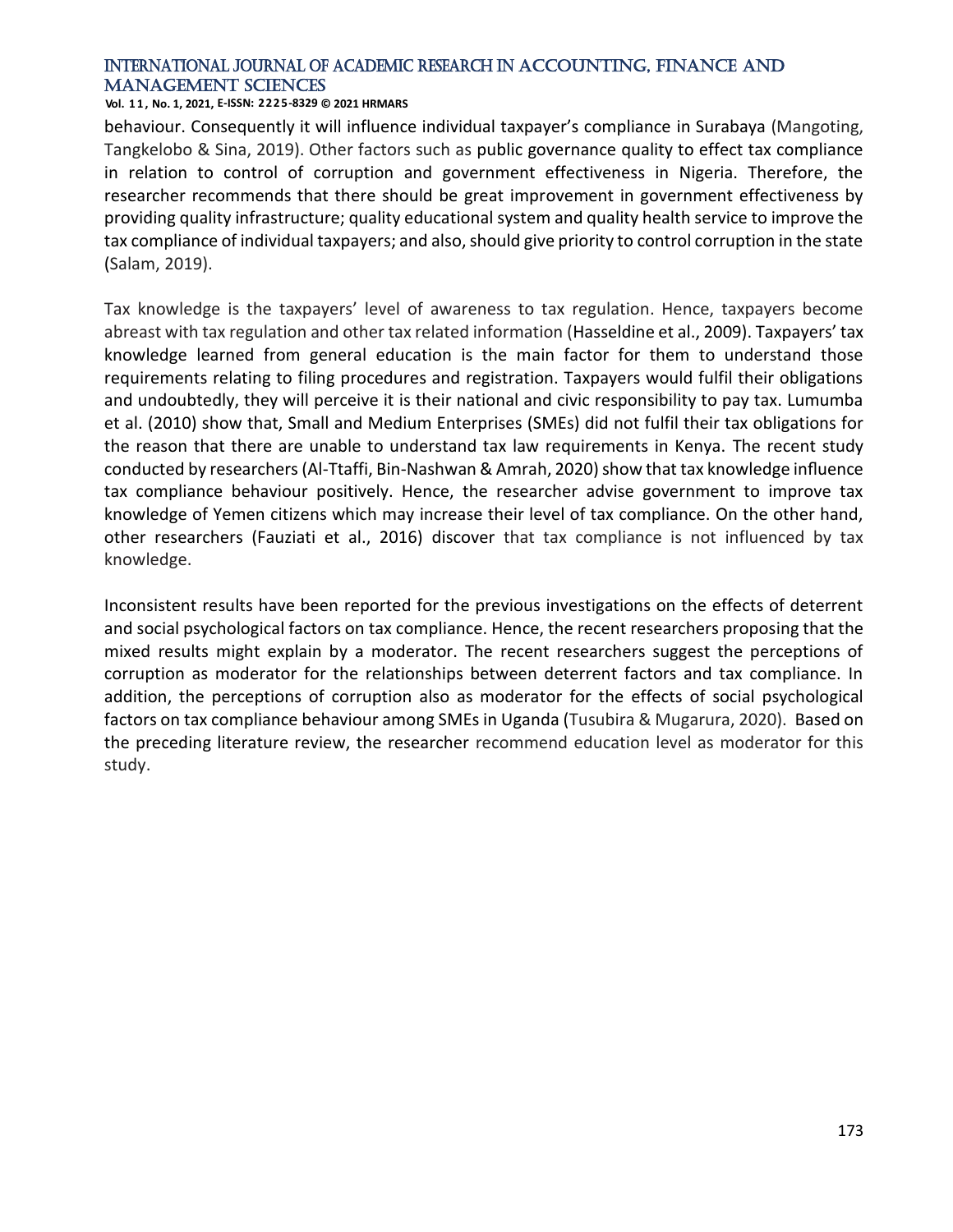**Vol. 1 1 , No. 1, 2021, E-ISSN: 2225-8329 © 2021 HRMARS**

The research framework is presented in Figure 2.1.



*Figure 2.1* Research Framework for Moderating Effect of Education Level on the Relationship between Ethical Perception and Tax Compliance Behaviour of Individual Taxpayers in Peninsular Malaysia.

#### **Research Methodology**

The researcher used cross-sectional survey design to collect data at one point in time. In this research, a survey is a good procedure to be used. It is less expensive and faster way to collect data and they can reach a geographically dispersed population. Further, the researcher can canvass the respondents anonymously, without biasing their responses (Creswell, 2012). In this research, the researcher had chosen convenience sampling over other types of sampling as it is the best way of getting information quickly and efficiently (Sekaran & Bougie, 2016). Convenience sampling is a nonprobability sampling technique and it is useful specifically when the population is very large (Etikan, Musa & Alkassim, 2016), which is suitable for this research.

The population for the study consists of the whole group of individual taxpayers in Malaysia. This study presumed that workforces' gender ratio was same as the whole population. Out of 30.4 million population, 15.4 million (50.7%) were males and 15.0 million (49.3%) were females. In this condition, questionnaires will be distributed to males and females equally as the researcher intended to draw attention to a specific subgroup (gender) within the population. Sekaran & Bougie (2016) suggest that for a total population of one million, the optimum sample size is 384 or 0.0384%. Hence, by analysing the sample, this research should be able to draw conclusions that are generalizable to the population of interest (Sekaran & Bougie, 2016).

With regards to data analysis, this study using Statistical Package for the Social Science (SPSS) version 21 to analyse the data in order to obtain meaningful information.

#### **Data Analysis**

In carrying out this study, a total of seven hundred (700) copies of the questionnaire were administered. However, out of these, 14 were incomplete, leaving six hundred and six (606) as usable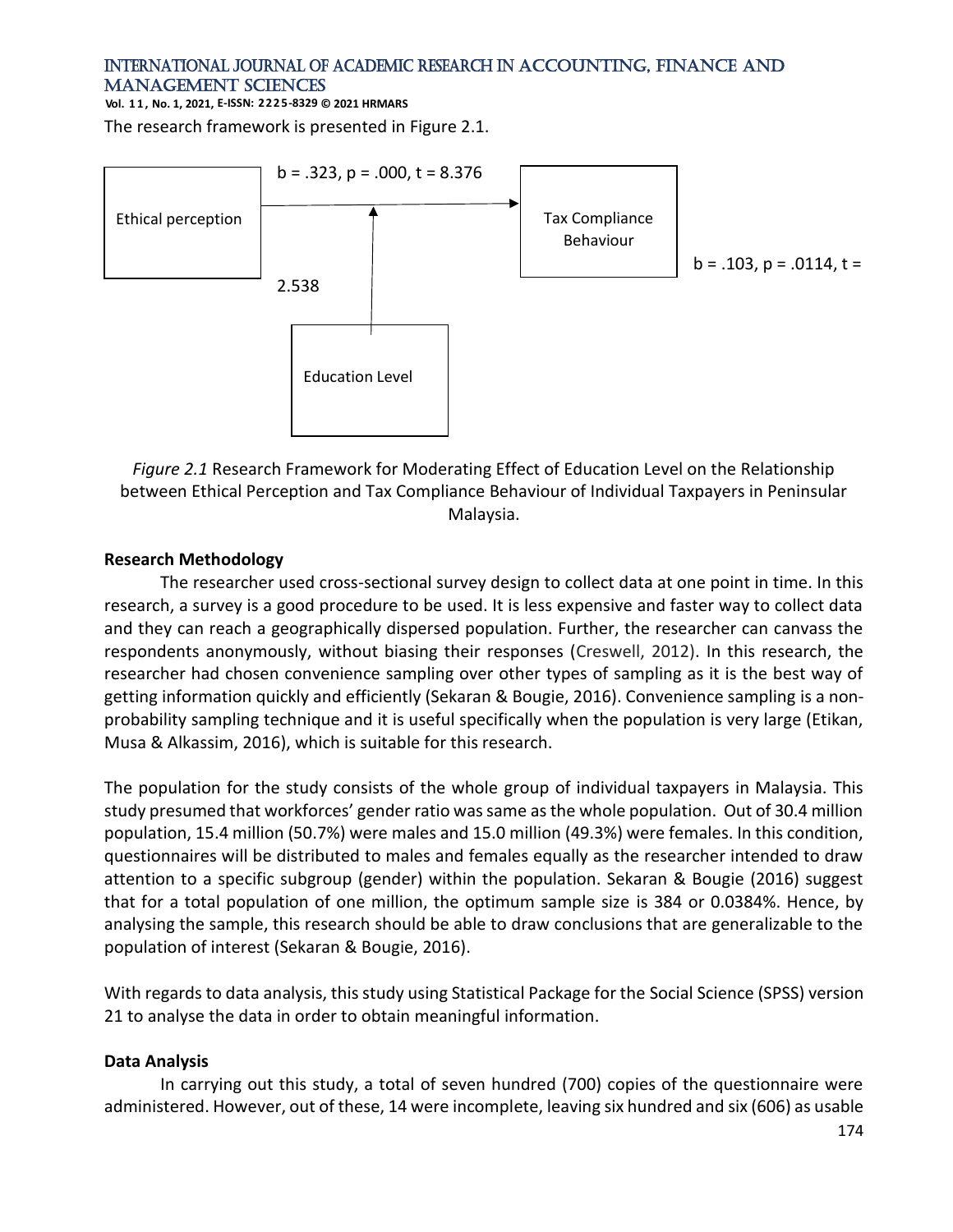#### **Vol. 1 1 , No. 1, 2021, E-ISSN: 2225-8329 © 2021 HRMARS**

*Demographic Characteristics of the Respondents*

copies, representing 86.6% response rate. Demographic characteristics of the respondents are summarized in Table 4.1. Out of 606 respondents, 308 (51%) of the respondents are male and 298 (49%) of the respondents are female, which is similar to the existing population ratio. Number of respondents for Malay and Chinese are very close, i.e. 254 and 253 respectively, followed by Indian 96 and others 3. Most of the respondents are well educated, with a total of 253 (42%) respondents have a degree or professional whereas 90 (15%) have master or PhD qualifications. Besides, 136 (22%) of the respondents have certificate or diploma and the balance of 127 (21%) respondents are with SPM or STPM qualifications. Furthermore, most of the respondents worked in private sector 366 (60%), followed by public sector 134 (22%).

|         | Frequency | Percentage |                         | Frequency | Percentage |
|---------|-----------|------------|-------------------------|-----------|------------|
| Race:   |           |            | <b>Education level:</b> |           |            |
| Malay   | 254       | 41.9       | SPM/STPM                | 127       | 21.0       |
| Chinese | 253       | 41.7       | Certificate/Diploma     | 136       | 22.4       |
| Indian  | 96        | 15.9       | Degree/Professional     | 253       | 41.7       |
| Others  | 3         | 0.5        | Master/PhD              | 90        | 14.9       |
| Gender: |           |            | Work nature:            |           |            |
| Female  | 298       | 49.2       | Public                  | 134       | 22.1       |
| Male    | 308       | 50.8       | Private                 | 366       | 60.4       |
|         |           |            | Self-employed/Partner   | 96        | 15.8       |
|         |           |            | Others                  | 10        | 1.7        |

#### Table 4.1:

Table 4.2 reports the descriptive statistics based on 606 individual taxpayers. The mean value for the determinants is between 2.500 to 3.065, ranging from 1 to 5. The standard deviation is in the range of 0.778 to 0.984. Ethical perception is with the highest mean of 3.065, followed by tax compliance behaviour (3.046) and education level (2.5). The findings reveal that it is ethical to understate the income if the government is not doing the right thing. In addition, tax compliance behaviour are affected by prices of basic goods but not influenced by probability of being audited, penalty and education level.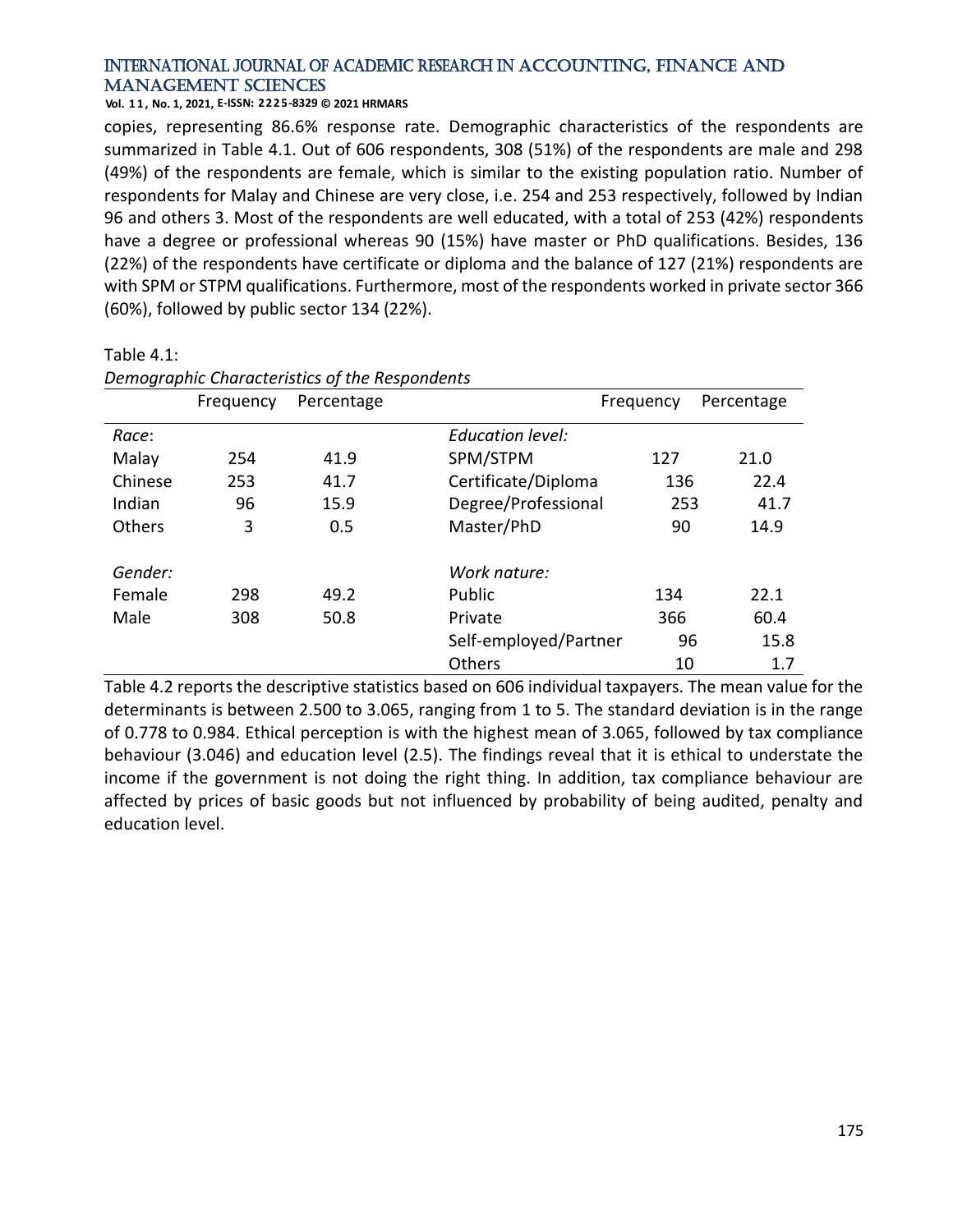**Vol. 1 1 , No. 1, 2021, E-ISSN: 2225-8329 © 2021 HRMARS**

Table 4.2

*Descriptive Statistics*

|                           | Minimum | Maximum | Mean  | Std. Deviation |
|---------------------------|---------|---------|-------|----------------|
| <b>Education Level</b>    | 1.000   | 4.000   | 2.500 | 0.984          |
| <b>Ethical Perception</b> | 1.000   | 5.000   | 3.065 | 0.781          |
| Tax Compliance Behaviour  | 1.000   | 5.000   | 3.046 | 0.778          |

Table 4.3 showing the influence of ethical perception (EP) and education level on tax compliance behaviour (TCB) of individual taxpayers. The EP (b=.323, p=.000) is significant and its coefficient is positive indicating that the greater the EP of individual taxpayers, the higher their TCB. But, individual taxpayers education level (b=-.007, p=.810) seems to be unrelated to TCB. In other words, with ethical perception in the model, education level is not adding a substantial contribution to explaining tax compliance behaviour of individual taxpayers in Peninsular Malaysia.

#### Table 4.3

#### *Regression Coefficient*

|                | $ -$               |         |                |              |         |      |
|----------------|--------------------|---------|----------------|--------------|---------|------|
|                | Model              |         | Unstandardized | Standardized |         | Sig. |
|                |                    |         | Coefficients   | Coefficients |         |      |
|                |                    | В       | Std. Error     | <b>Beta</b>  |         |      |
|                | (Constant)         | 2.054   | .121           |              | 16.941  | .000 |
|                | ЕP                 | .324    | .038           | .325         | 8.447   | .000 |
|                | (Constant)         | 2.075   | .150           |              | 13.833  | .000 |
| $\overline{2}$ | EP                 | .323    | .039           | .324         | 8.376   | .000 |
|                | Education<br>level | $-.007$ | .031           | $-.009$      | $-.241$ | .810 |

By referring to Table 4.4, moderation is shown up by a significant interaction effect,  $b = 0.103$ , CI [0.023, 0.183], *t* = 2.54, *p* = 0.0114, indicating that the relationship between ethical perception and tax compliance behaviour is moderated by education level.

#### Table 4.4

*(Partial) output of the PROCESS macro for the simple moderation model*

|                           | coeff    | se    |          |       | LLCI     | ULCI   |  |
|---------------------------|----------|-------|----------|-------|----------|--------|--|
| Constant                  | 3.0534   | .0300 | 101.8954 | .0000 | 2.9945   | 3.1122 |  |
| <b>Ethical Perception</b> | .3055    | .0390 | 7.8418   | .0000 | .2290    | .3820  |  |
| <b>Education level</b>    | $-.0122$ | .0305 | $-.3992$ | .6899 | $-.0722$ | .0478  |  |
| $Int_1$                   | .1033    | .0407 | 2.5383   | .0114 | .0234    | .1833  |  |

To interpret the moderation effect the researchers examine the simple slopes (Aiken & West, 1991), which are shown in Table 4.5. The output shows us the results of three models: the model for ethical perception as a predictor of tax compliance behaviour (1) when education levels are low, i.e. -0.9837; (2) at the mean value of education level, i.e. 0; (3) when the education levels are high, i.e. 0.9837. The researchers interpret these models by looking at the value of b, and its significance. The researchers interpret the three models as follows: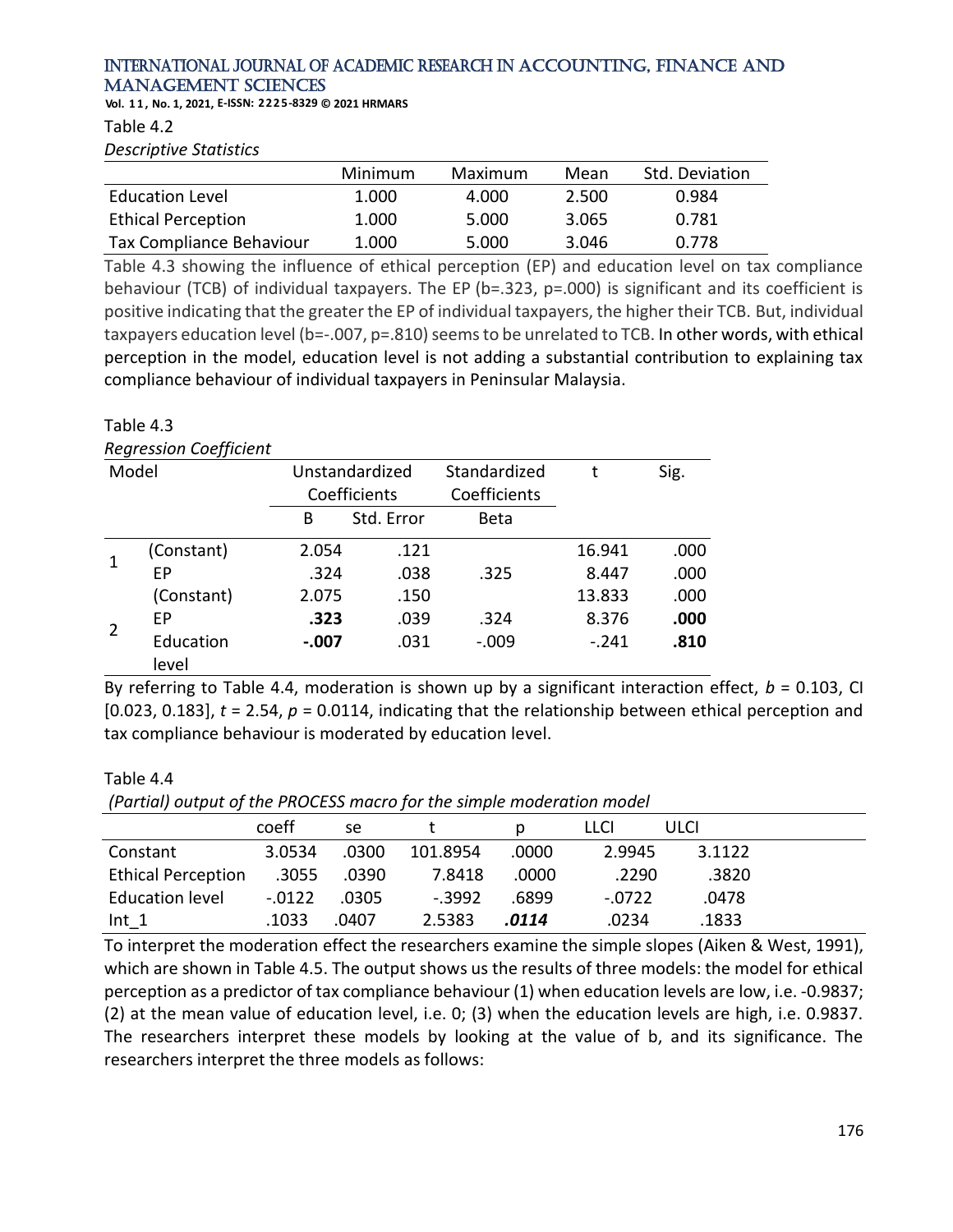**Vol. 1 1 , No. 1, 2021, E-ISSN: 2225-8329 © 2021 HRMARS**

- (1) When education levels are low, there is a significant positive relationship between ethical perception and tax compliance behaviour, *b* = 0.204, 95% CI [0.085, 0.323], *t* = 3.37, *p* = 0.008.
- (2) At the mean value of education levels, there is a significant positive relationship between ethical perception and tax compliance behaviour, *b* = 0.306, 95% CI [0.229, 0.382], *t* = 7.84, *p* < 0.001.
- (3) When education levels are high, there is a significant positive relationship between ethical perception and tax compliance behaviour, *b* = 0.407, 95% CI [0.307, 0.507], *t* = 8.02, *p* < 0.001.

These results indicate that the relationship between ethical perception and tax compliance behaviour really appears in individual taxpayers with various stages of education levels. It means by using education level as moderator, it still shows positive relationship but the significant values have been changed from stronger to the weaker position (from .000 change to .0114).

#### Table 4.5:

*Output of the PROCESS macro for testing the conditional effect of X on Y in the values of the moderating variable*

| <b>Education level</b> | Effect | se    |        |       | LLCI  | ULCI  |  |
|------------------------|--------|-------|--------|-------|-------|-------|--|
| $-0.9837$              | .2039  | .0605 | 3.3672 | .0008 | .0850 | .3228 |  |
| .0000                  | .3055  | .0390 | 7.8418 | .0000 | .2290 | .3820 |  |
| .9837                  | .4071  | .0508 | 8.0209 | .0000 | .3074 | .5068 |  |

#### **Conclusion**

This research provides evidence that ethical perception has a positive significance impact on tax compliance behaviour. There is also a significant positive relationship between ethical perception and tax compliance behaviour when moderated by education level. However this significance relationship has been changed from stronger to the weaker position. Although there is a moral imperative that individual should be honest in their tax dealings, it has suggested that ethics differs across individuals and that these differences matter in significant ways for their tax compliance behaviour. The difference in ethics among individuals is due to individuals' ethical propensities, and it can be significantly influenced by culture, family backgrounds and changes in surrounding environments. In a nutshell, each individual has a different set of ethical values. Therefore not all individual taxpayers are tax compliance. Specifically, Inland Revenue Board uses self-assessment system that relies on voluntary compliance by individual taxpayers. Although some of them voluntarily comply, but intentional noncompliance still a serious problem due to others unethical perception. Consequently individual ethical perception has been confirmed to have a relatively more significant verifiable relationship with tax compliance behaviour.

Government should instil individual's ethical value from young, through primary until tertiary education. Besides, government should enhance its administration in various areas such as transparency of government transactions, reduce corruptions and inappropriate revenue spending. Therefore they are more willing to pay tax when they enjoy the benefits of their tax money. Further study can be conducted on this area by looking into other factors such as individuals' financial constraints, religion and perception of equity and fairness. All these factors may influence individuals' ethical perception and their tax compliance behaviour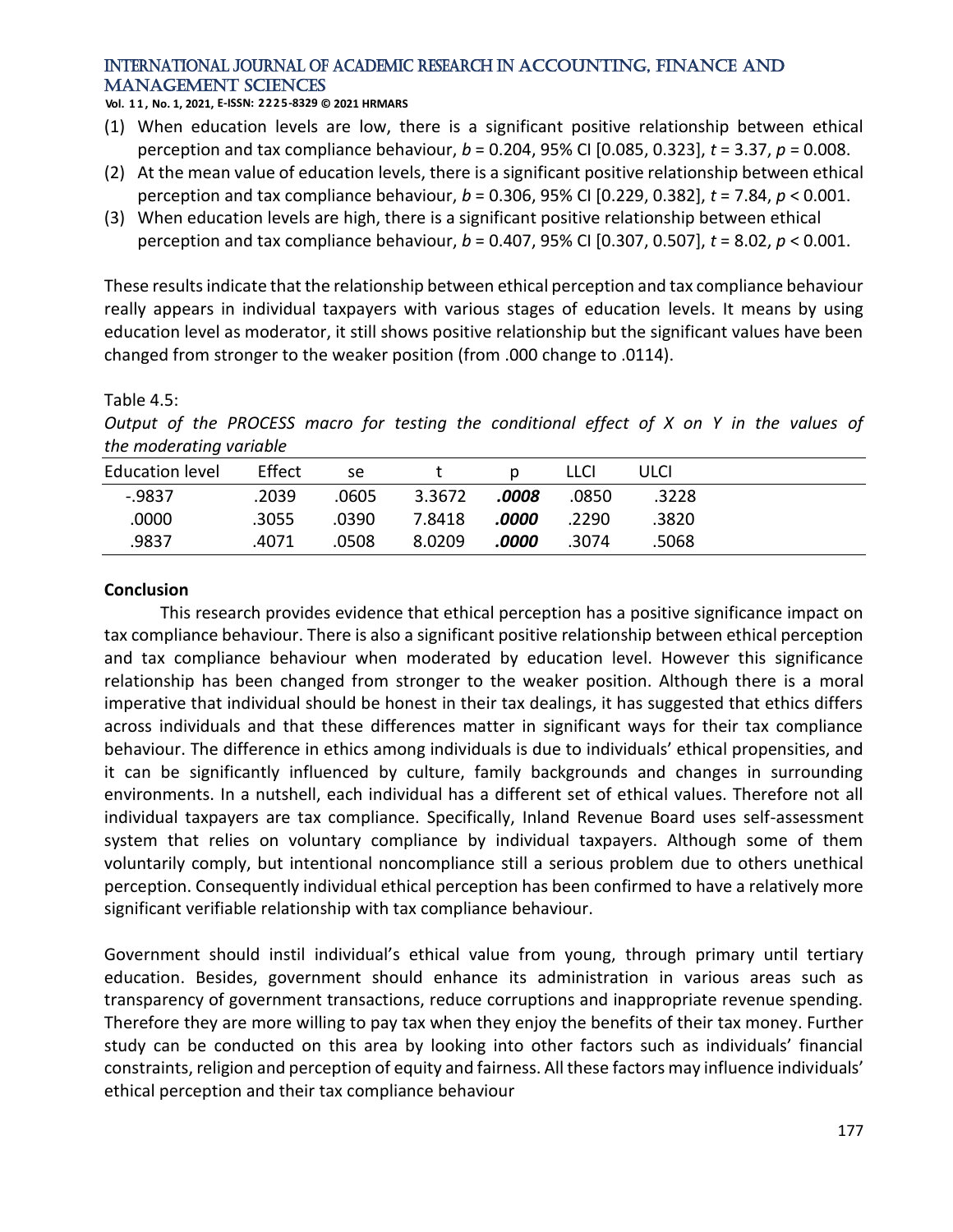**Vol. 1 1 , No. 1, 2021, E-ISSN: 2225-8329 © 2021 HRMARS**

The results of this research can assist the Malaysia policy makers have a better understanding on the important of individual taxpayers' ethical perception and their education levels towards tax compliance behaviour. Based on this findings, proper improvements can be made to make sure high compliance in future. In addition, this paper will contribute to the tax literature in Malaysia as the existing data obtained available is limited.

This study attempts to addresses the issues of mixed, contradictory and inconsistent results in previous studies. This research adopted part of the ethical theory and theory of planned behaviour, to looks into how ethical perception of individual taxpayers to be influenced by their education level and therefore further influence their tax compliance behaviour. An important contribution of this study is that it extends the previous literature to predict ethical perception and tax compliance behaviour of individual taxpayers in Peninsular Malaysia.

#### **Acknowledgement**

This research was funded by UTAR Research Fund.

#### **References**

- Abdullahi, U. M. (2017). *Factors influencing tax compliance behavior among the self-employed in Nigeria* (Doctoral dissertation, Universiti Utara Malaysia).
- Aiken, L. S., West, S. G., & Reno, R. R. (1991). *Multiple regression: Testing and interpreting interactions*. Newbury Park, CA: sage.
- Alabede, J. O. (2014). An exploratory analysis of individual taxpayers' compliance behaviour in Nigeria: A study of demographic differences and impact. *International Journal of Accounting and Taxation*, *2*(2), 39-64.
- [Alasfour, F.,](https://www.emerald.com/insight/search?q=Fadi%20Alasfour) [Samy, M.,](https://www.emerald.com/insight/search?q=Martin%20Samy) and [Bampton, R.](https://www.emerald.com/insight/search?q=Roberta%20Bampton) (2016). The determinants of tax morale and tax compliance: Evidence from Jordan. *Advances in Taxation* (*Advances in Taxation, Vol. 23*), Emerald Group Publishing Limited, pp. 125-171.
- Alm, J., & Torgler, B. (2011). Do ethics matter? Tax compliance and morality. *Journal of Business Ethics*, *101*(4), 635-651.
- Al-Ttaffi, L. H. A., Bin-Nashwan, S. A., & Amrah, M. R. (2020). The influence of tax knowledge on tax compliance behaviour: A case of Yemeni individual taxpayers. *Journal of Business Management and Accounting*, *10*(2), 15-30.
- Al Zeer, I., Alkhatib, A. A., & Alshrouf, M. (2019). Determinants of Organisational Commitment of Universities' Employees. *International Journal of Academic Research in Accounting, Finance and Management Sciences*, *9*(1), 136–141.
- Ameyaw, B., and Dzaka, D. (2016). Determinants of Tax Evasion: Empirical Evidence from Ghana. Modern Economy, 7, 1653-1664.http://dx.doi.org/10.4236/me.2016.714145
- Birch, A., Peters, T., & Sawyer, A. J. (2003). "New Zealanders" attitudes towards tax evasion: a demographic analysis. *New Zealand Journal of Taxation Law and Policy*. 9(1), 65.
- Blanthorne, C., & Kaplan, S. (2008). An egocentric model of the relations among the opportunity to underreport, social norms, ethical beliefs, and underreporting behavior. *Accounting, Organizations and Society*, *33*(7-8), 684-703.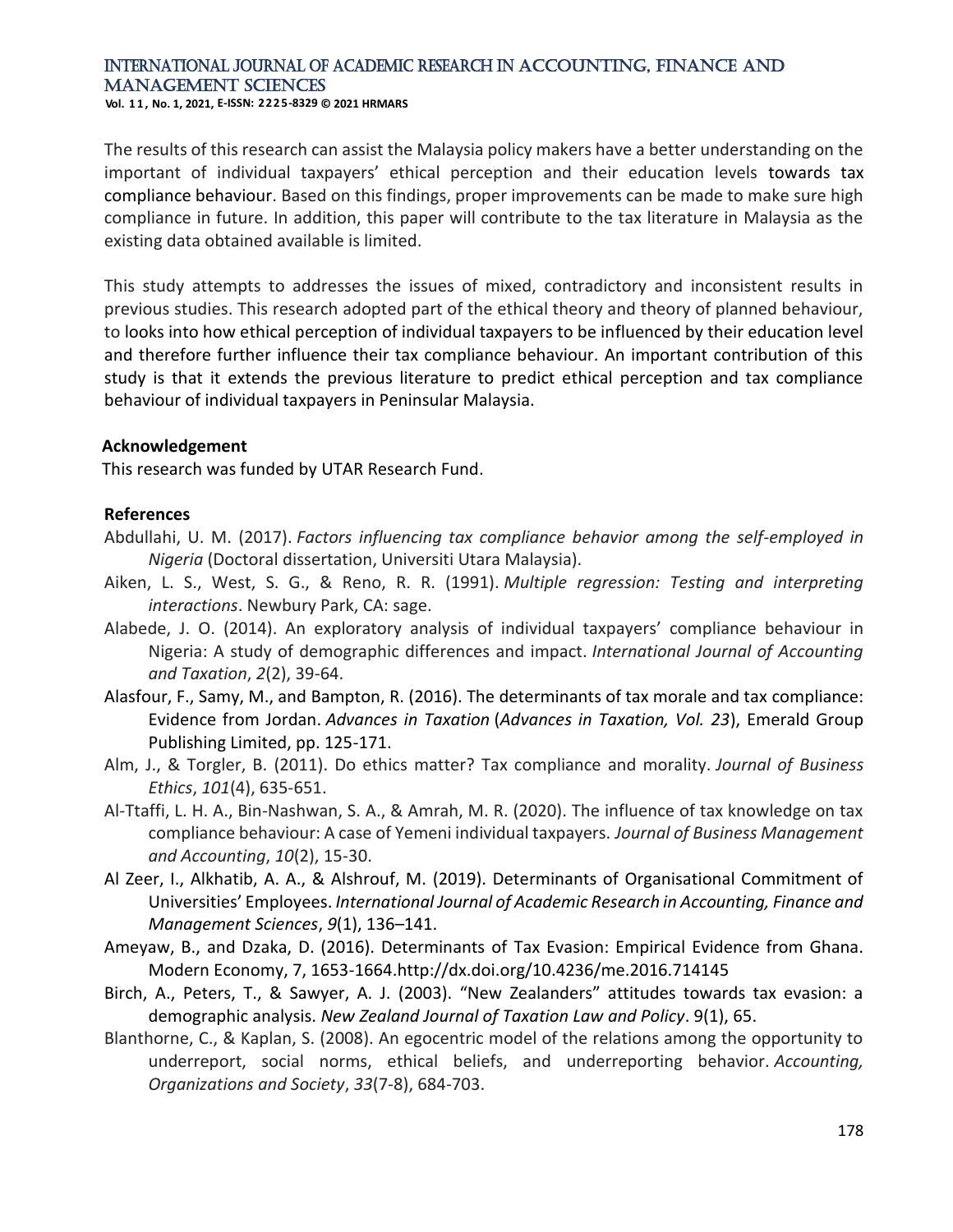**Vol. 1 1 , No. 1, 2021, E-ISSN: 2225-8329 © 2021 HRMARS**

- Cahyonowati, N. (2011). Model moral dan kepatuhan perpajakan: wajib pajak orang pribadi. *Jurnal akuntansi dan Auditing Indonesia, 15(2)*, 161-177. Retrieved from https://journal.uii.ac.id/JAAI/
- Chan, C. W., Troutman, C. S., & O'Bryan, D. (2000). An expanded model of taxpayer compliance: Empirical evidence from the United States and Hong Kong. *Journal of International Accounting, Auditing and Taxation*, *9*(2), 83-103.
- Creswell, J. W. (2012). Educational research: Planning, conducting, and evaluating quantitative and qualitative research (4th ed.). Upper Saddle River, NJ: Pearson Education.
- Daba, G. (2017). Factors affecting rental income tax payers compliance with tax system: In case of Hawassa city administration. *Research Journal of Finance and Accounting*, Vol.8, No.7.
- Defitri, S. Y., & Fauziati, P. (2018). The effect of demographic factors and e-filling usage on tax compliance. *International Journal of Engineering & Technology*, *7*(3.25), 156-158.
- Devos, K. (2005). The attitudes of tertiary students on tax evasion and the penalties for tax evasion: A pilot study and demographic analysis. *eJTR*, *3*, 222.
- Devos, K. (2008). Tax evasion behaviour and demographic factors: An exploratory study in Australia. *Revenue Law Journal*, *18*(1), 6698.
- Eiya, O., Ilaboya, O. J., & Okoye, A. (2016). Religiosity and tax compliance: Empirical evidence from Nigeria. *Igbinedion University Journal of Accounting*, *1*(1), 27-41.
- Ejakait, M. A. (2011). *Taxpayer education and tax compliance: an analysis of PAYE from the manufacturing sector in Kenya: A case of Medium Taxpayers Office* (Doctoral dissertation).
- Eriksen, K., & Fallan, L. (1996). Tax knowledge and attitudes towards taxation; A report on a quasiexperiment. *Journal of economic psychology*, *17*(3), 387-402.
- Etikan, I., Musa, S. A., & Alkassim, R. S. (2016). Comparison of convenience sampling and purposive sampling. *American journal of theoretical and applied statistics*, *5*(1), 1-4.
- Fauziati, P., Minovia, A. F., Muslim, R. Y., & Nasrah, R. (2016). The impact of tax knowledge on tax compliance case study in Kota Padang, Indonesia. *Journal of Advanced Research in Business and Management Studies*, *2*(1), 22-30.
- Frey, B. S. (2009). Punishment and beyond. Center for Research in Economics, Management and the Arts, Switzerland, Working Paper No. 418.
- Galib, A., Indrijawati, A., & Rasyid, S. (2018). The effect of spirituality, subjective norms and perceived behavioral control on taxpayer compliance. *Journal of Research in Business and Management*, *6*(4), 1-7.
- Ghani, H. H. A., Abd Hamid, N., Sanusi, S., & Shamsuddin, R. (2020). The effect of tax knowledge, compliance costs, complexity and morale towards tax compliance among self-employed in Malaysia. *Global Business and Management Research*, *12*(1), 18-32.
- Groenland, E. A., Van Veldhoven, G. M. (1983). Tax evasion behaviour: A psychological framework. *Journal of Economic Psychology*, 3(2), 129-144.
- Gupta, R. (2009). An empirical study of demographics of perceptions of tax evasion in New Zealand. *Journal of Australian Taxation*. 12(1/2), 1- 40.
- Harun, R. J., Abu Bakar, M. J., & Tahir, I. M. (2011). Ethics and tax evasion: Do accounting and business students' opinions differ? *International Business and Management*, 2(1), 122-128.
- Hasseldine, J., Holland, K., and Rijt, P.V. (2009). The management of tax knowledge. The Association of Chartered Certified Accountants, ACCA, London.
- Henderson, B. C., & Kaplan, S. E. (2005). An examination of the role of ethics in tax compliance decision. *Journal of the American Taxation Association, 27*(1), 39-72.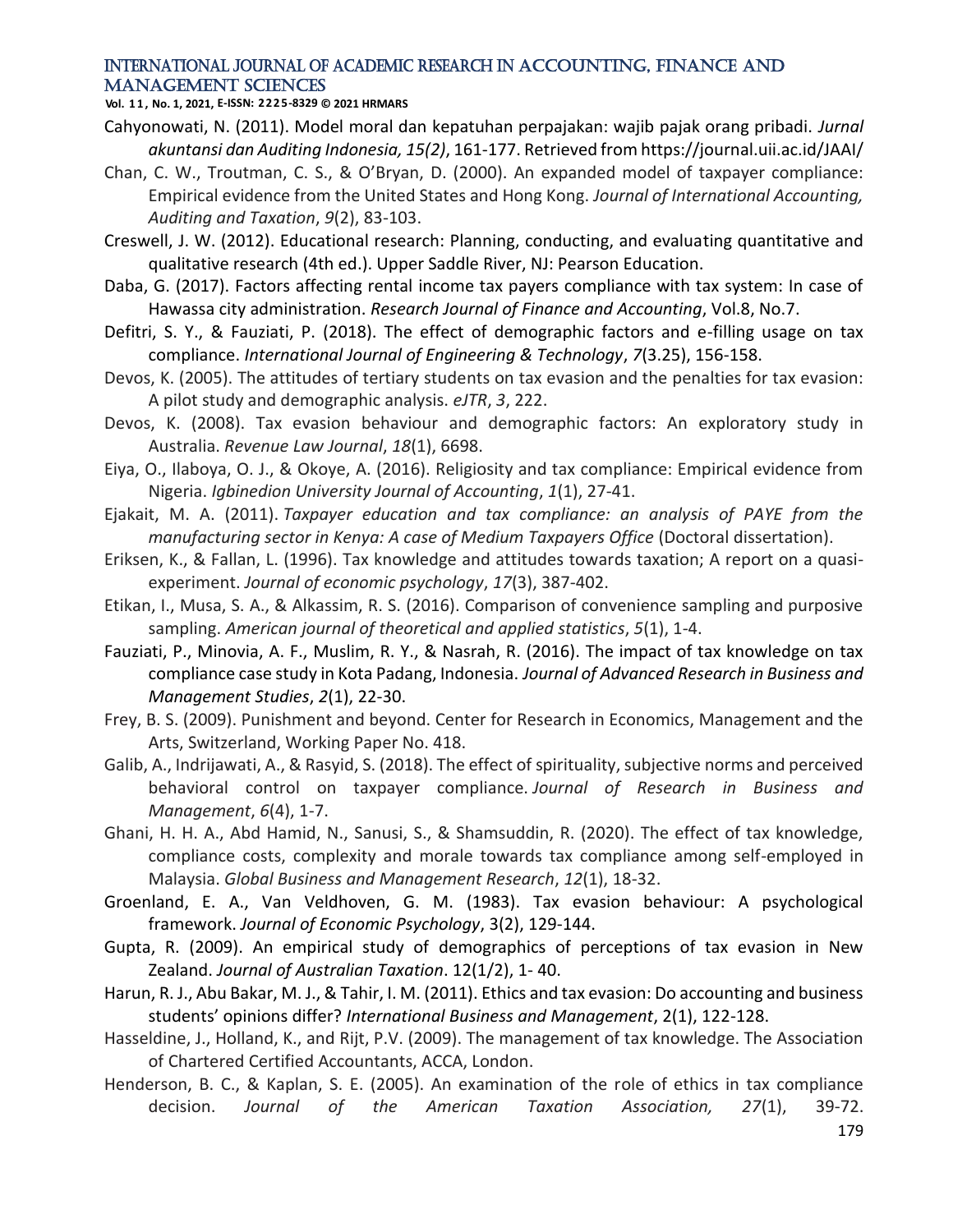#### **Vol. 1 1 , No. 1, 2021, E-ISSN: 2225-8329 © 2021 HRMARS**

Ho, J. K., Loo, E. C., & Lim, K. P. (2006). Perspective of non-taxpayers' perception on issues of ethics and equity in tax compliance. *Malaysian Accounting Review, 5*(2), 47-59.

- Ho, D., and Wong, B. (2008), "Issues on compliance and ethics in taxation: what do we know?", Journal of Financial Crime, Vol. 15 No. 4, pp. 369-382.
- Ho, D., Ho, D., and Young, A. (2013). A study of the impact of culture on tax compliance in China. *International Tax Journal*, Vol. 39 No. 3, pp. 33-50.
- Hosseini Kondelaji, M., Sameti, M., Amiri, H., & Moayedfar, R. (2016). Analyzing determinants of tax morale based on social psychology theory: case study of Iran. *Iranian Economic Review*, *20*(4), 581-598.
- Jayawardane, D., & Low, K. (2016). Taxpayer attitude and tax compliance decision in Sri Lanka. *International Journal of Arts and Commerce*, *5*(2), 124.
- Kasipillai, J. (1998). Hidden economy and tax investigation: A Malaysian perspective. *Tax Nasional,*  September, 12-17.
- Kasipillai, J., Aripin, N., & Amran, N. A. (2003). The influence of education on tax avoidance and tax evasion. *eJTR*, *1*, 134.
- Kasipillai, J., Mat Udin, N., & Ariffin, Z. Z. (2003). How do moral values influence tax compliance? Findings from a survey. *Chartered Secretary Malaysia,* June, 10-15.
- Kornhauser, M. E. (2007). Normative and cognitive aspects of tax compliance: Literature review and recommendations for IRS regarding individual taxpayers. Florida Tax Review, 8(6), 601-634.
- Lago-Peñas, I., & Lago-Peñas, S. (2010). The determinants of tax morale in comparative perspective: Evidence from European countries. *european Journal of Political economy*, *26*(4), 441-453.
- Loo, E. C., McKerchar, M., & Hansford, A. (2009). Understanding the compliance behavior of Malaysian individual taxpayers using a mixed method approach. *Journal of the Australasian Tax Teachers Association,* 4(1), 181 – 202.
- Loo, E. C., Evans, C., & McKerchar, M. A. (2012). Challenges in understanding compliance behaviour of taxpayers in Malaysia. *Asian Journal of Business and Accounting*, *3*(2), 2010.
- Lumumba, O. M., Migwi, S. W., and Magutu, O. (2010). Taxpayers' attitudes and tax compliance behavior in Kenya: how the taxpayers' attitudes influence compliance behavior among SMEs business income earners. *African Journal of Business and Management*, Vol. 1, pp. 112-122.
- Mangoting, Y., Tangkelobo, H., & Sina, W. L. (2019). *Taxpayer compliance model based on transparency, ethics, and trust* (Doctoral dissertation, Petra Christian University).
- Marziana H., Mohamad, N., Orkhazimah A., & Mohmad, S. D. (2010). Perceptions of taxpayers with level of compliance: A comparison in the east coast region, Malaysia. *Journal of Global Business and Economics, 1(1)*, 241-257.
- McGee, R. W., & Ross, A. (2014). Education level and ethical attitude toward tax evasion: A six-country study. *Available at SSRN 2410582*.
- McGraw, K., & Scholz, J. (1988). Norms, social commitment and citizens' adaptation to new laws. *Lawyers on Psychology and Psychologists on Law, Swets and Zeitlinger, Berwyn, PA*.
- Mohd, R. P., Mohd, R. M., & Wan, F.B. (2013). The perception of tax payers on tax knowledge and tax education with level of tax compliance: A study the influences of religiosity *ASEAN Journal of Economics, Management and Accounting 1*(1): 118-129.
- Mulugeta, S. (2018). Determinants of tax compliance behavior in presumptive taxation system. The case of Dire Dawa administration. *Research Journal of Finance and Accounting* Vol.9, No.11.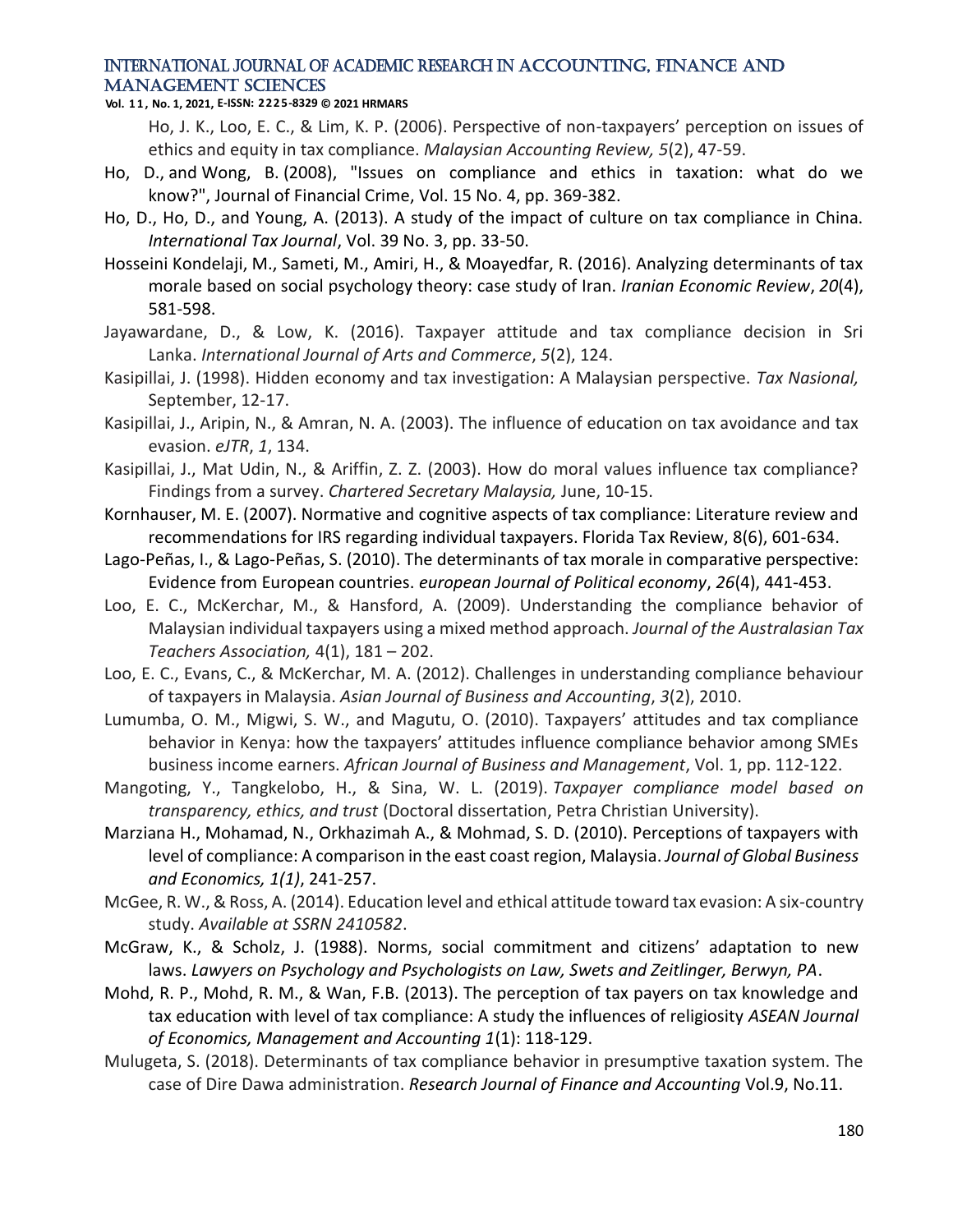#### **Vol. 1 1 , No. 1, 2021, E-ISSN: 2225-8329 © 2021 HRMARS**

- Mustapha, L. O. (2017). Demographic factors and personal income tax compliance in Kaduna state. *KASU Journal of Accounting Research and Practice*, *6*(2).
- Noor, W. N. B. W. M., & Abd Razak, S. N. A. (2019). Potential taxpayers' ethical perception of tax evasion: A preliminary survey. *International Journal of Accounting*, *4*(24), 24-31.
- Nsor-Ambala, R. (2016). Evidence for the influence of individual ethical orientation on tax compliance among Ghanaian taxpayers. *VVU Journal of Business Research, 1*(2), 19-33.
- Okon, B. D., & Israel, O. U. (2020). Tax compliance determinants in self-assessment system (SAS): Empirical evidence from Nigeria. *IOSR Journal of Business and Management (IOSR-JBM) Volume 22, Issue 3. Ser. II (March. 2020), PP 33-43*
- Oladipupo, A. O., & Obazee, U. (2016). Tax knowledge, penalties and tax compliance in small and medium scale enterprises in Nigeria. *IBusiness*, *8*(1), 1-9.
- Pratama, A. (2017). Machiavellianism, tax knowledge, and ethical perceptions of tax avoidance: survey of undergraduate students in West Java, Indonesia. *International Journal of Trade and Global Markets*, *10*(1), 83-90.
- Redae, R. B., & Sekhon, S. (2017). Taxpayers' moral and compliance behavior in Ethiopia: A study of Tigray State. *International Journal of Research in Finance and Marketing*, *7*(4), 109-123.
- Roth, J. A., Scholtz, J. T., & Witte, A. D. (1989). *Taxpayer compliance: An agenda for research.*  Philadelphia. University of Pennsylvania Press.
- Salam, M. O. (2019). Public Governance quality and personal income tax compliance: Evidence from Ilorin Metropolis, Kwara state, Nigeria. *ICAN Journal of Accounting & Finance*, *8*(2), 43-63.
- Schuetze, H. J. (2002). Profiles of tax noncompliance among the self-employed in Canada: 1969-1992. *Canadian Public Policy. 28*(2), 219-238.
- Sekaran, U., & Bougie, R. (2016). *Research methods for business: A skill building approach*. John Wiley & Sons.
- Shiferaw, N., & Tesfaye, B. (2020). Determinants of Voluntary Tax Compliance (The Case Category A and B Taxpayers in Dire Dawa Administration). *International Journal of Scientific and Research Publications*, *10*(6), 982-996.
- Simmons, R., and Cheng, T. Y. (1996). Citizens' attitudes towards tax evasion in Hong Kong. *Asian Review of Accounting*, Vol. 4 No. 1, pp. 98-117.
- Singh, V. (2013). Tax compliance and ethical decision making: A Malaysian perspective. Petaling Jaya: Longman.
- Singh, V. (2013). Veerinder on Malaysian tax theory and practice (2nd ed.). CCH Asia.
- Somasundram, N. R. (2003). Tax evasion and tax investigation a study on tax compliance management. *Chartered Secretary Malaysia,* July, 20- 24.
- Song, Y., & Yarbrough, T. (1978). Tax ehics and taxpayer attitudes: A survey*. Public Administration Review, 38(*5), 442-452.
- Tehulu, T. A., & Dinberu, Y. D. (2014). Determinants of tax compliance behavior in Ethiopia: The case of Bahir Dar city taxpayers. *Journal of Economics and Sustainable Development*, *5*(15), 268-280.
- The Star Online. (2018). IRB puts 79,786 tax evaders on notice. The Star Online. Retrieved July 1, 2019, from [https://www.thestar.com.my/news/nation/2018/11/13/irb-puts-79786-tax](https://www.thestar.com.my/news/nation/2018/11/13/irb-puts-79786-tax-evaders-onnotice/)[evaders-onnotice/.](https://www.thestar.com.my/news/nation/2018/11/13/irb-puts-79786-tax-evaders-onnotice/)
- Torgler, B. (2012). Attitudes toward paying taxes in the USA: an empirical analysis the ethics of tax evasion. In McGee, R. W. W. (Ed.), *The ethics of tax evasion: Perspectives in theory and practice*. New York: Springer.